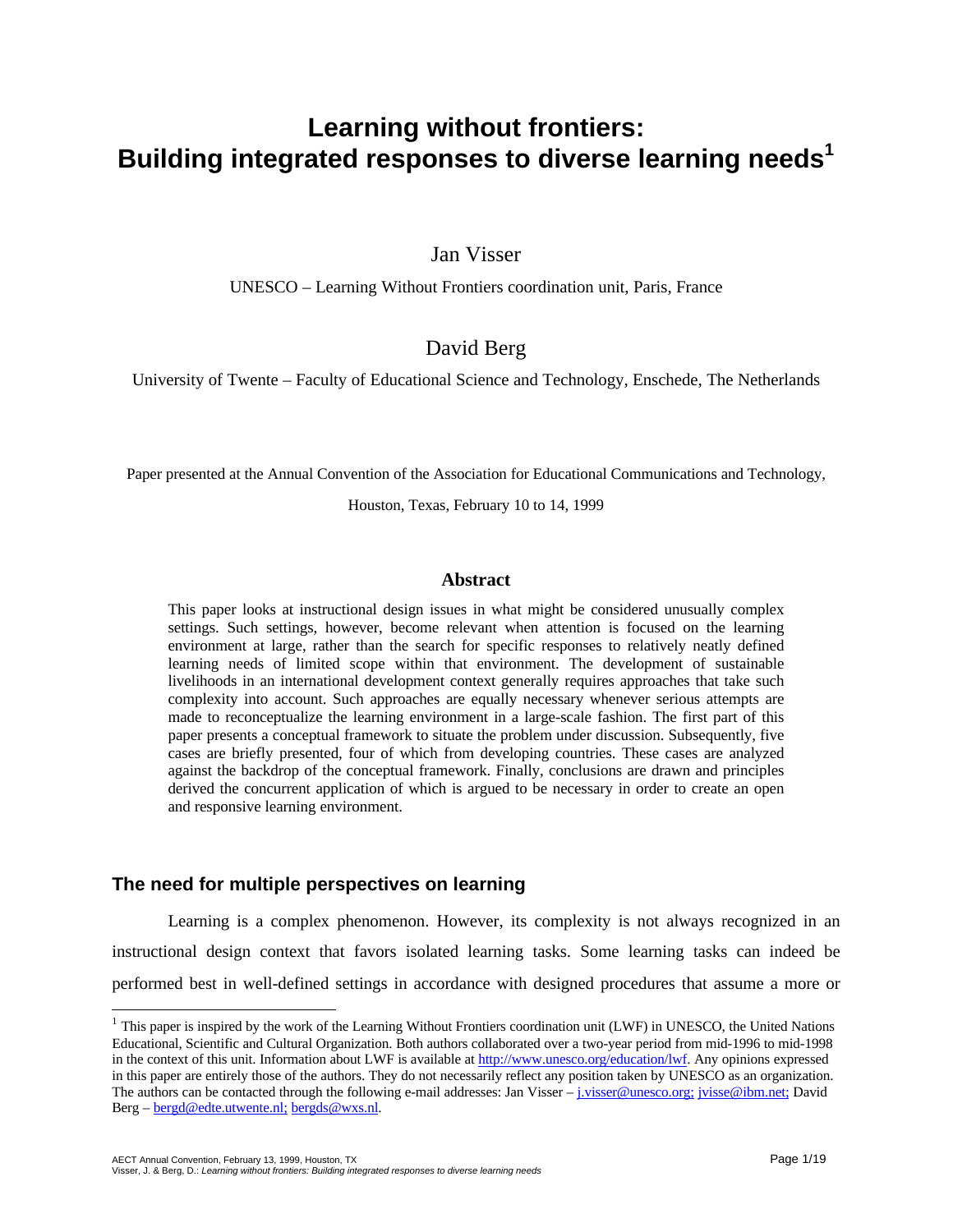less linear process that leads learners to attain well-defined instructional goals in predictable ways. This is convenient, useful, and practical in many cases, and much of the instructional design practice is thus based on this assumption. However, no learning system designed in accordance with it can be seen as strictly closed. Learners and learning communities are usually part of multiple, often overlapping, learning contexts that interact with each other. It is thus possible – in fact, it is reasonable to assume – that the meaning of learning as perceived by learners is different from how it is seen by the designers of separate pieces of instruction. This paper will explore these discrepancies of views on learning by looking at learning from an overall perspective as a starting point, rather than by focusing primarily on partial learning tasks that are performed in isolation. Consequently, it will discuss design concerns at a higher level of integration than is normally the case in the instructional design practice.

Learning, then, as referred to above, is seen as an innate part of the human existence, covering the entire lifespan. Human beings, and the social entities in which they organize themselves (communities, organizations, corporations, schools, etc.), engage in learning in the interest of survival, continuous interaction with change, and growth, i.e. sustainable development. Our concerns regarding learning, as reflected, for instance, in the work of researchers, theorists, instructional designers, and policymakers, usually relate to specific portions of the learning landscape. Some such restricted areas of concern are the school context, the family environment, the workplace as a space of learning, specific training settings, or even entire areas like organizational learning. The point made in this paper is that, in addition to such partial perspectives, it is important, also, to care for the learning landscape as a whole. The question addressed thus is: Through what conditions in the learning environment as a whole can we optimally serve the interest of the development of learning at different levels of organizational complexity? In other words: What is really involved in creating a learning society?

# **Relevance of the problem**

Looking at learning in different ways than we used to do is relevant for a variety of reasons. They have to do with (1) the ways in which the world, and the position of people in the world, have changed; (2) our enhanced understanding of the nature and importance of learning; (3) the greatly increased range of channels available to facilitate learning. Each of these three reasons will be further explored in the following sections.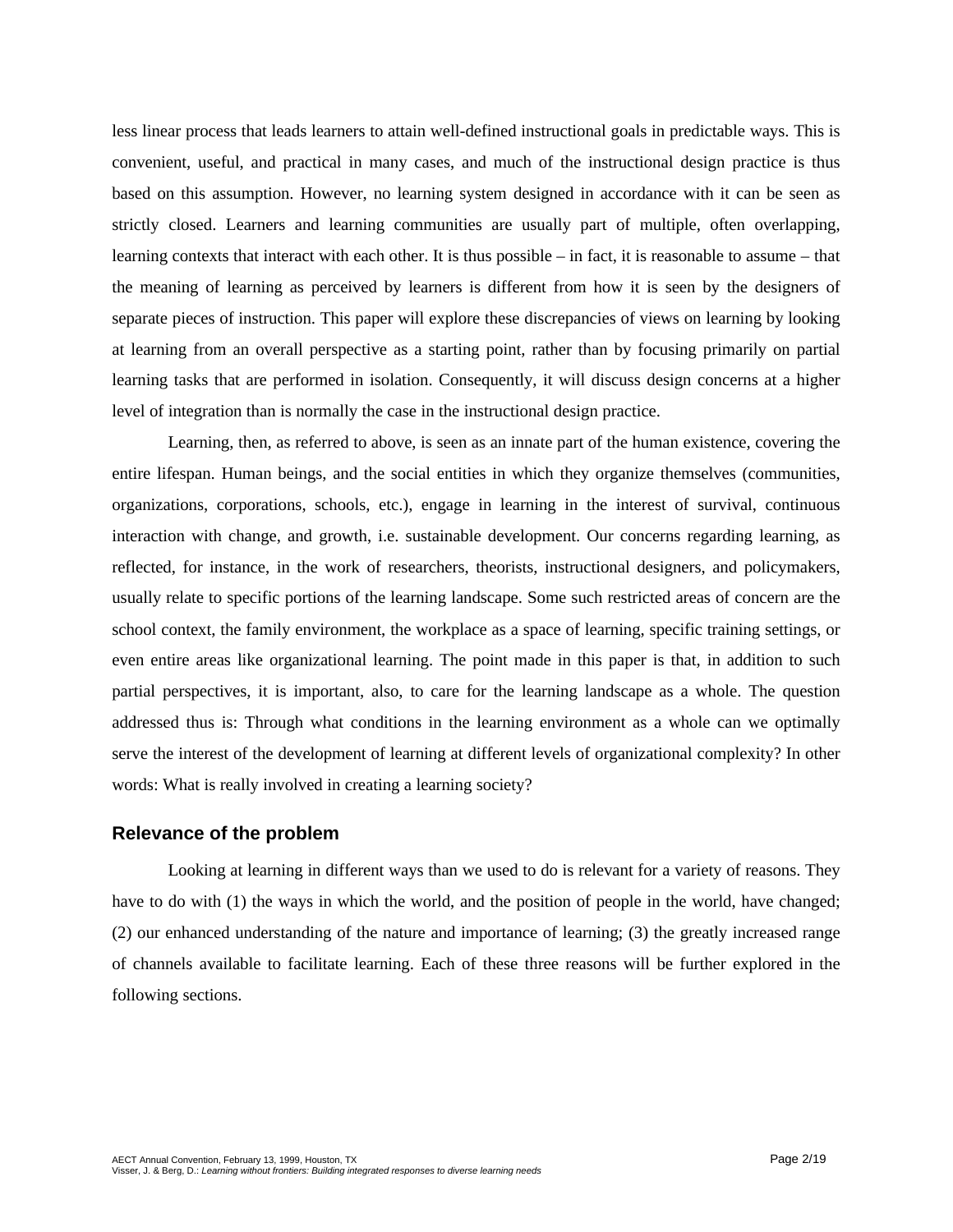#### *Learning in a changing world*

Increased complexity and a continually growing pace at which change takes place characterize the modern world. The reason is simple. More people populate a tiny planet, their intensity and frequency of interaction continues to grow, they intervene more dramatically in the physical and biological environment, and they organize themselves in ever more complex and dynamic local and global networks. One can best appreciate the magnitude and importance of such change in a long-term historical perspective. Figure 1 provides one such a long-term view. Sakaiya (1991) refers to population factors, in addition to technological change and changes in resource supplies as "disrupters of civilization" (p. 128).



**Figure 1: Global population patterns from 1600 B.C. to the present** From: Sakaiya, T. (1991).<sup>2</sup> (Original source quoted by Sikaiya: Jean-Noel Biraben.)

Correcting for accidental ups and downs in demographic growth, one is basically looking in Figure 1 at a phenomenon of exponential growth. Already thirty years ago, Arthur Koestler (1989; original publication date 1967) wrote: "The uncanny properties of exponential curves reflect the uniqueness of our time – not only the population explosion, but also the explosion in power, communications, and specialized knowledge" (p. 317). Developments since, such as they relate, for instance, to the increase in computing power and the spread of Internet technology, sustain this assertion.

<sup>2</sup> Reproduced from Sakaiya, T. (1991). *The knowledge-value revolution, or, a history of the future* (p.111). Tokyo, Japan: Kodansha International Ltd., originally published in 1985 in Japanese by PHP Kenkyujo, Kyoto, Japan as *Chika kakumei*.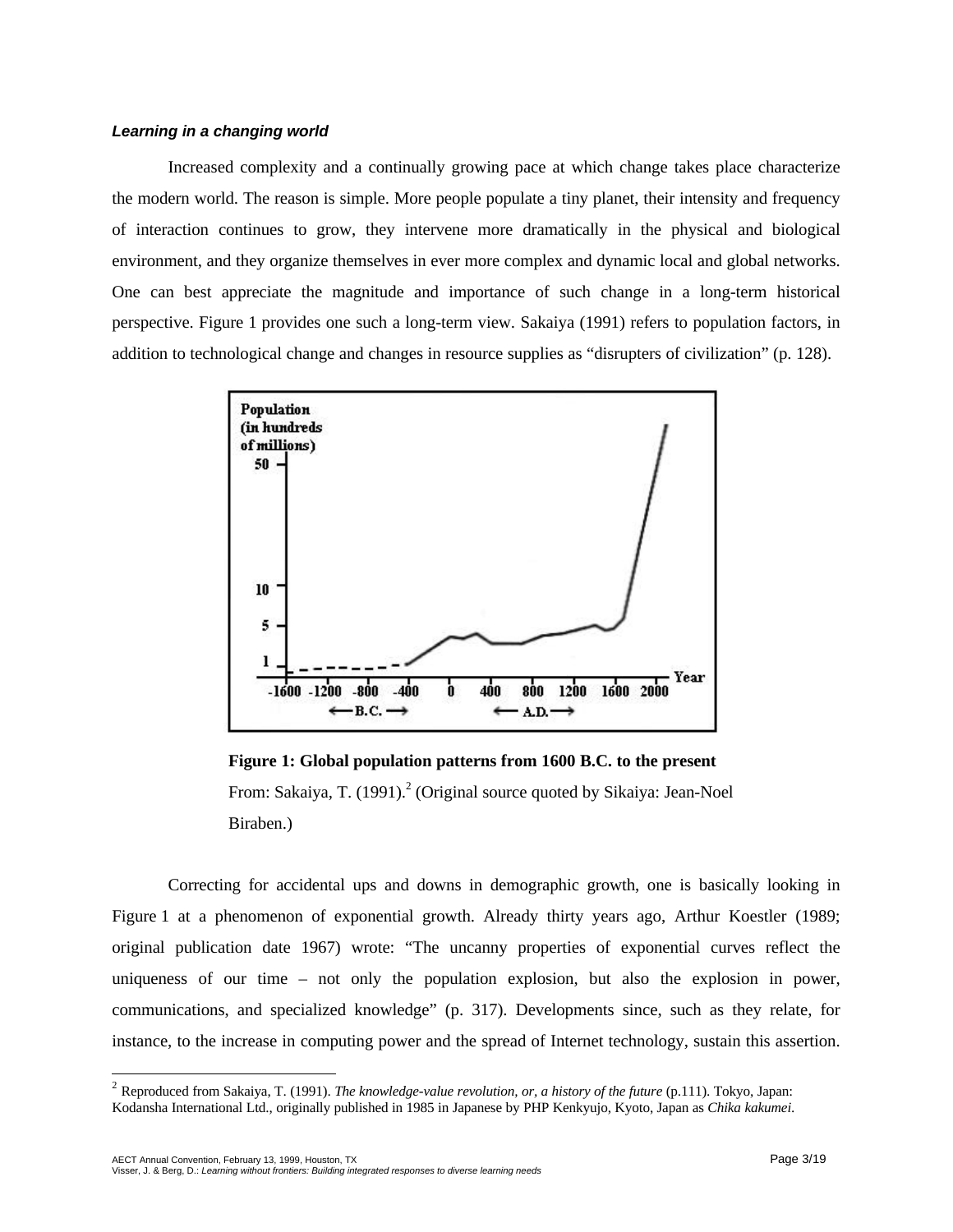The problem is not so much the *magnitude* of change, according to Koestler, but the *rate* of change, which the imagination has much greater difficulty to accept. "The mind boggles at an exponential curve as Pascal's mind boggled when, in the Copernican universe, infinity opened its gaping jaws: *'Le silence éternel de ces espaces infinis m'effraie<sup>3</sup> '"* (p. 319).

Increased complexity and exponential change have given a different meaning to the importance of lifelong learning. Several decades ago it was still possible to visualize one's learning throughout life as consisting of essentially a preparatory phase, followed by maintenance learning, whenever required, through the remainder of adult life. People had the feeling that they could basically prepare themselves for the rest of their lives during childhood, adolescence and early adulthood.<sup>4</sup> What they then learned was seen as closely related to their career prospects in the world of work. This is no longer so. People advance more successfully through life by not staying in the same job, switching careers, and by turning themselves into what Handy (1995) calls "portfolio people" (p. 26), giving themselves more freedom while accepting – and managing – greater levels of uncertainty. In addition, people learn for other purposes than their integration in the world of work alone.

Living with exponential change is not restricted to the industrialized world. It is equally a reality in the so-called developing world. Due to the greater interconnectedness of the world, developing regions feel the impact of such change, even if they are not themselves the main originators of it. In addition, those regions face the challenge of limited resources and reduced access to and participation in the governance of global infrastructure, such as for telecommunications and informatics.

#### *Nature and importance of learning*

Lifelong learning, then, is of crucial importance in today's world. It is essential for people's ability to cope with and participate constructively in the change processes around them. Like in the past they require to learn in order to develop their abilities to participate in the world of work, but among those abilities now ranks very high the ability to learn – and to manage one's learning – autonomously throughout life, skills in the metacognitive domain being a serious counterpart to the skills on 'lower' cognitive levels. In addition to the requirements of the world of work, civil society at large requires empowered citizens, able to participate in dynamic democratic structures. Care for the human, biological and physical environment is of the essence, requiring an appreciation of the complexity of our position in the world which only learning can provide. Against this background it is important to interpret the

<sup>&</sup>lt;sup>3</sup> 'The eternal silence of those infinite spaces frightens me.'

<sup>&</sup>lt;sup>4</sup> An interesting analysis of the problem referred to here can also be found in Botkin, J., Elmandjra M., and Malitza, M. (1979).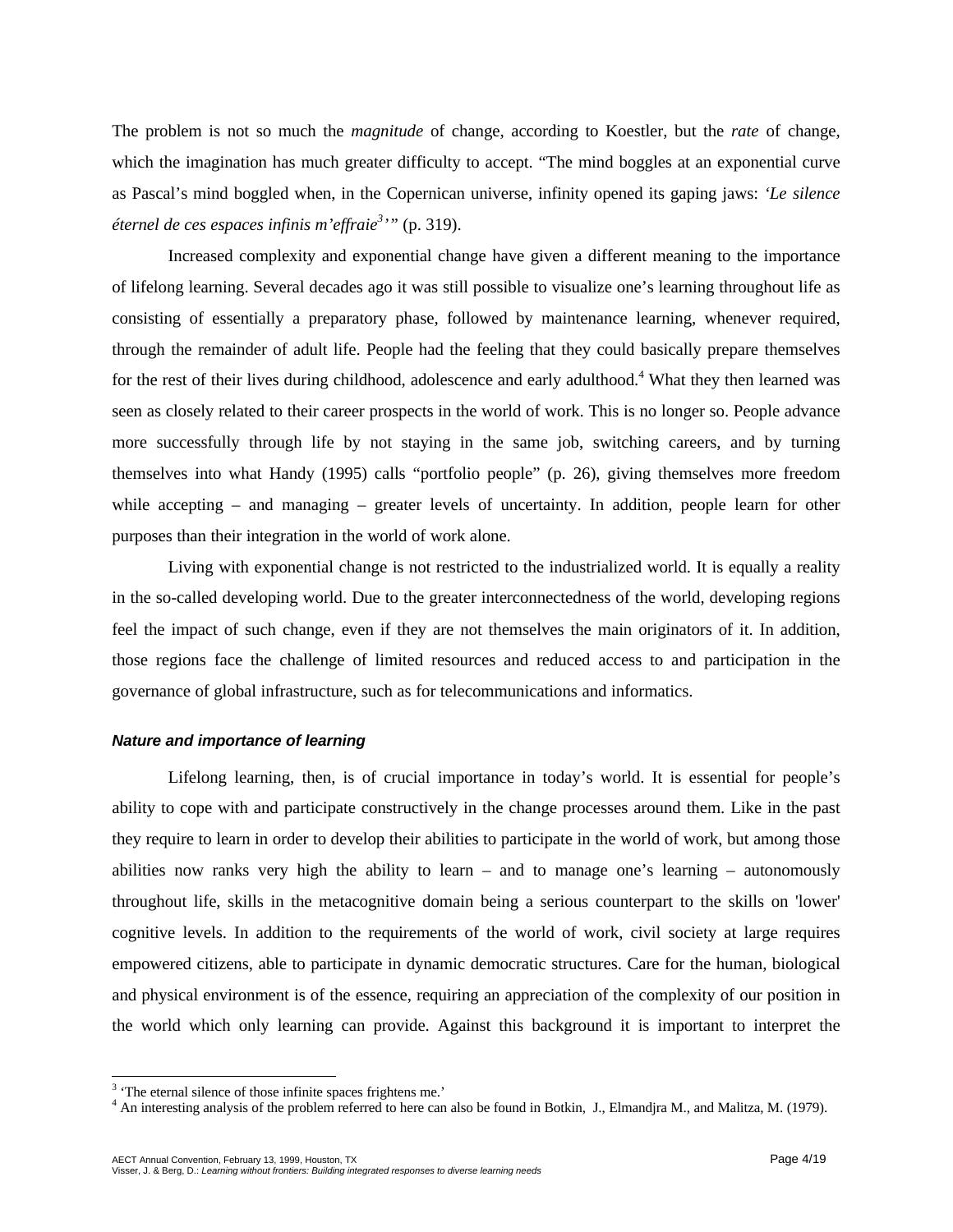concept of lifelong learning not merely in terms of having access to structured learning opportunities beyond schooling. More fundamentally, we define lifelong learning here as the set of attitudes and skills, available within a facilitating environment, that lead people and social entities to identify themselves as learners on a continuous basis.

The context and infrastructure that support human learning, though, as developed during the industrial age and inherited by most of the existing educational practice, are dominated by the school conception. Architecturally they are expressed in the form of closed spaces of learning, organizationally they reflect hierarchical structures and assembly line procedures, and they see knowledge as a commodity to be acquired or passed on from one person to the other. Sfard (1998) refers in this regard to the ubiquity of the "acquisition metaphor" in which such practice is embedded, as contrasted with the "participation metaphor" (p. 5). The model is so pervasive that even alternative modalities, such as much of the distance education practice, are built on the same assumptions as those that underlie conventional school-based learning. Such modalities, however, are poorly suited for the learning society of today, which capitalizes on the processes of knowledge production, rather than on its products. Gibbons (1998) refers in the latter context to the value-added inherent in the "creativity to configure knowledge and resources over and over again" (p. 27). Johnson-Eilola (1998), more specifically with reference to the practice of writing in an Internet-based environment, emphasizes its "associational rather than accumulative" (p. 19) nature and therefore the creativity of connection.

Keywords for any true learning situation are *interaction* and *collaboration*. Those who participate in the learning process must be able to connect with each other. *Networking* and *connectivity* are thus additional keywords. Moreover, learning that is worth its while will be *problem-based* and *task-oriented*. As most real-life problems transcend the level of analysis represented by isolated disciplines, *transdisciplinarity* will be another feature to be emphasized. Finally, it is in human nature to problematize the world continually, whence learning never stops. Learning is therefore an *open* process, requiring that the environment that facilitates and nurtures it be *flexible* and *adaptive* to the learning individuals and communities.

#### *Multichannel learning contexts*

A third reason to change our perspective of learning has to do with the need to move beyond the conception of the learning process as something activated and maintained by basically a single channel, a single path to learning. Such a conception usually derives from lack of concern with the learning environment as a whole and is closely related to the issue of quality of learning. Its importance is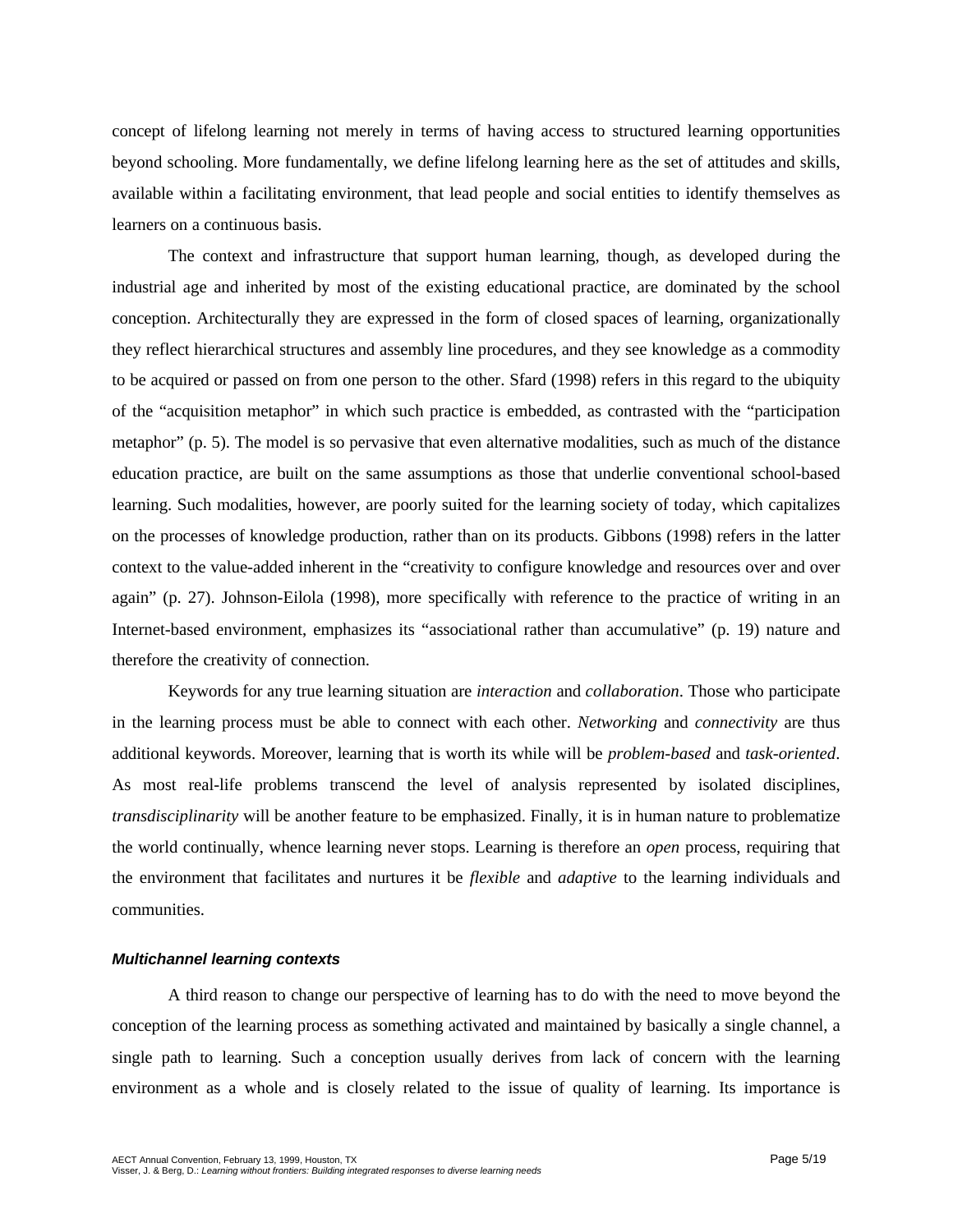highlighted particularly in connection with the situation in developing countries where, as Anzalone (1995) puts it, "one usually finds few paths to learning [and] time is spent locked into the routines of copying text…, listening to teachers' verbal renditions of information, and reciting and memorizing text from the blackboard or textbooks" (p. 9). The concern calls for the reconceptualization of the learning environment to serve the learning needs of society at large. The World Declaration on Education for All (Secretariat of the International Consultative Forum on Education for All, 1990) thus calls for "an 'expanded vision' that surpasses present resource levels, curricula, and conventional delivery systems while building on the best of current practices" (p. 4). Such an *expanded vision* is made possible by the emerging possibilities that "result from the convergence of the increase in information and the unprecedented capacity to communicate" (p. 4). Anzalone recommends a process that "begins by looking at learners and their connections with bodies of knowledge, information and skills, and a commitment to build upon what currently exists," and that "then looks at how in a value-added fashion learning could be strengthened by using more and varied learning channels to open up and animate the learning process" (p. 9).

# **The whole learning environment:**

#### *A vision of nested frameworks with different levels of organizational complexity*

The concept of learning environment, as used in this paper, is distinct from, though also related to, the more restricted use of this term, which focuses on the immediate environment of the learning individual or social entity as seen from the perspective of attaining a specific learning goal. Taking such a perspective, Wilson (1995), for instance, proposes the following definition for a constructivist learning environment: "A place where learners may work together and support each other as they use a variety of tools and information resources in their pursuit of learning goals and problem-solving activities (p. 27). The classroom, if conceived in ways different from traditional educational practice, can thus be seen as a specific learning environment. Similarly, a company can set itself up as a learning organization and accordingly structure its environment to become a learning environment. Similarly, the family environment, a museum, a computer clubhouse, the media constitute other such environments for learning. We argue here that it is important to elevate the concept of learning environment to go beyond that of the examples just given. The idea of learning environment we propose comprises different levels of organizational complexity, ranging from low to high.<sup>5</sup> It includes, but is not limited to, the notion of

<sup>&</sup>lt;sup>5</sup> These ideas have previously been developed by the first author in keynote addresses at, respectively, the Second Global Conference on Lifelong Learning, held in Ottawa, Canada, March 23-26, 1996 (Visser, 1996) and the European Conference on Learning Cities, held in Southampton, UK, June 20-23, 1998 (Visser, 1998).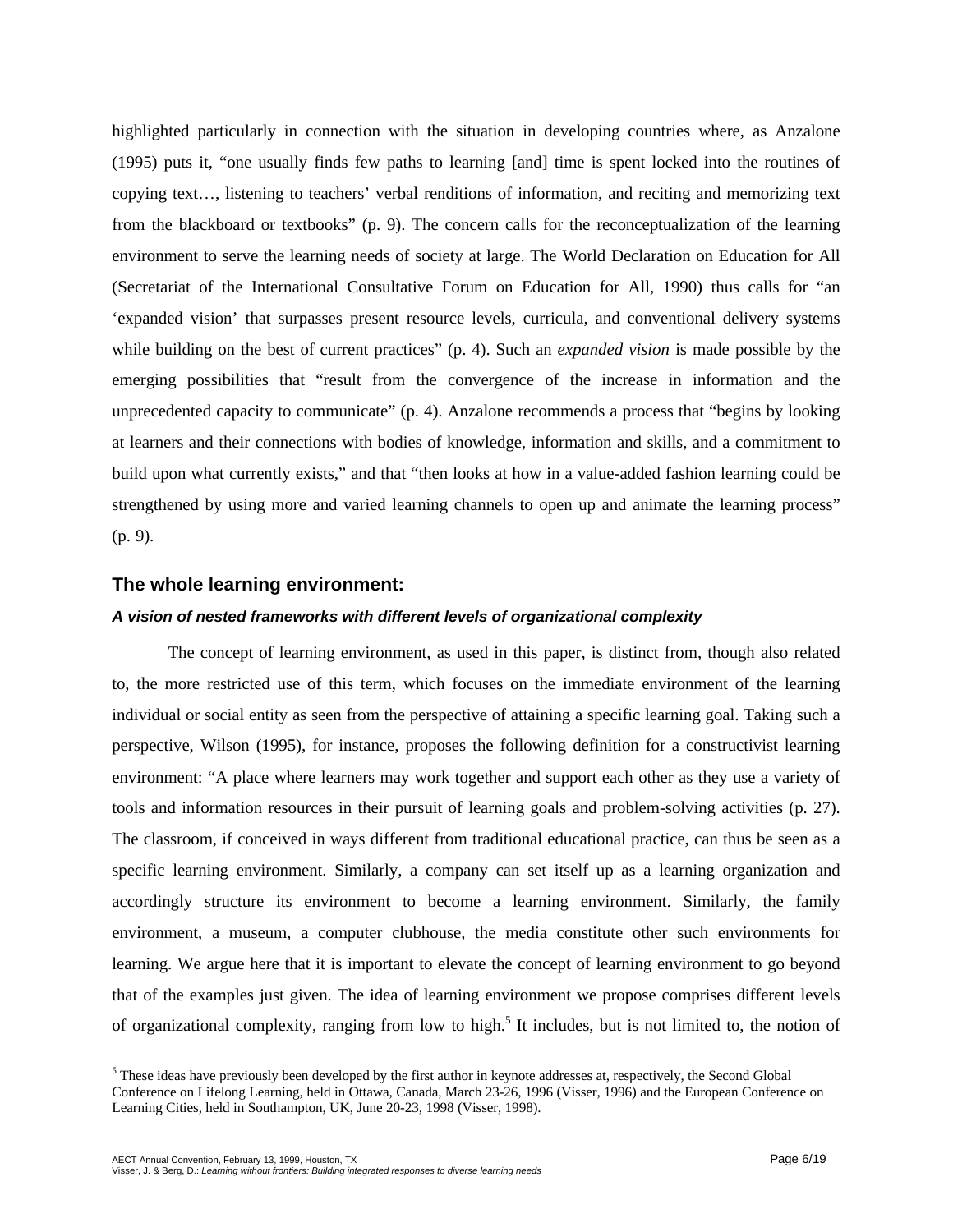learning environment covered by Wilson's definition. To make clear what we have in mind, we draw an analogy with concepts from the world of environmental science.

The biosphere, according to the Encyclopaedia Britannica (1999) is the "extremely thin, lifesupporting layer between the upper troposphere and the superficial layers of porous rocks and sediments" that cover the Earth. One usage of the term is in reference to the part of the world in which life can exist. Another usage of the term is to indicate the collection of living beings together with their environment. In both meanings the term refers to the full range of conditions and organisms existing on the planet Earth. Inherent in the second usage of the term is the notion that organisms co-exist and that the life of one organism is conditioned by the life of all other organisms present in the environment. In fact, the different organisms both live in the environment and are, at the same time, an important constituent part of it. Species interact with each other to form biological communities. In the process of competition for shared resources, species adapt to the physical parameters and the flora and fauna within the community, carving out their specific niche through the development of specialized features. This gives rise to the development of structures within communities such as food chains, food webs, guilds, and other interactive webs. Relationships within these structures change over time as the different species coevolve. At any point in time there is a tremendous diversity of life forms that co-exist thanks to the presence of nested frameworks of organizational complexity to which different time scales and spatial frameworks apply.

Our vision of the learning environment is grounded in the same notion of nested frameworks with different levels of organizational complexity, each with specific spatial and temporal frames of reference. The classroom represents one such level of organizational complexity as it applies to a specific learning community and specific learning goals. In spatial terms it is conditioned by the typical architectural parameters that allow us to identify the school building almost immediately in any community, however different from our own. In temporal terms it is premised on the notion that learning takes place in quanta of 50 minutes (see also Wilson, 1995). Similarly, the members of a family, to the extent that they function as a learning community, present a different level of organizational complexity with totally different time frames and spatial connotations. Likewise, the learning environment created within the context of a learning organization represents yet another frame of complexity. Some members of the learning family in our example may simultaneously be part of the classroom-based learning environment and others of the learning organization. Hence, things start to interact. In addition, all three environments could be part of a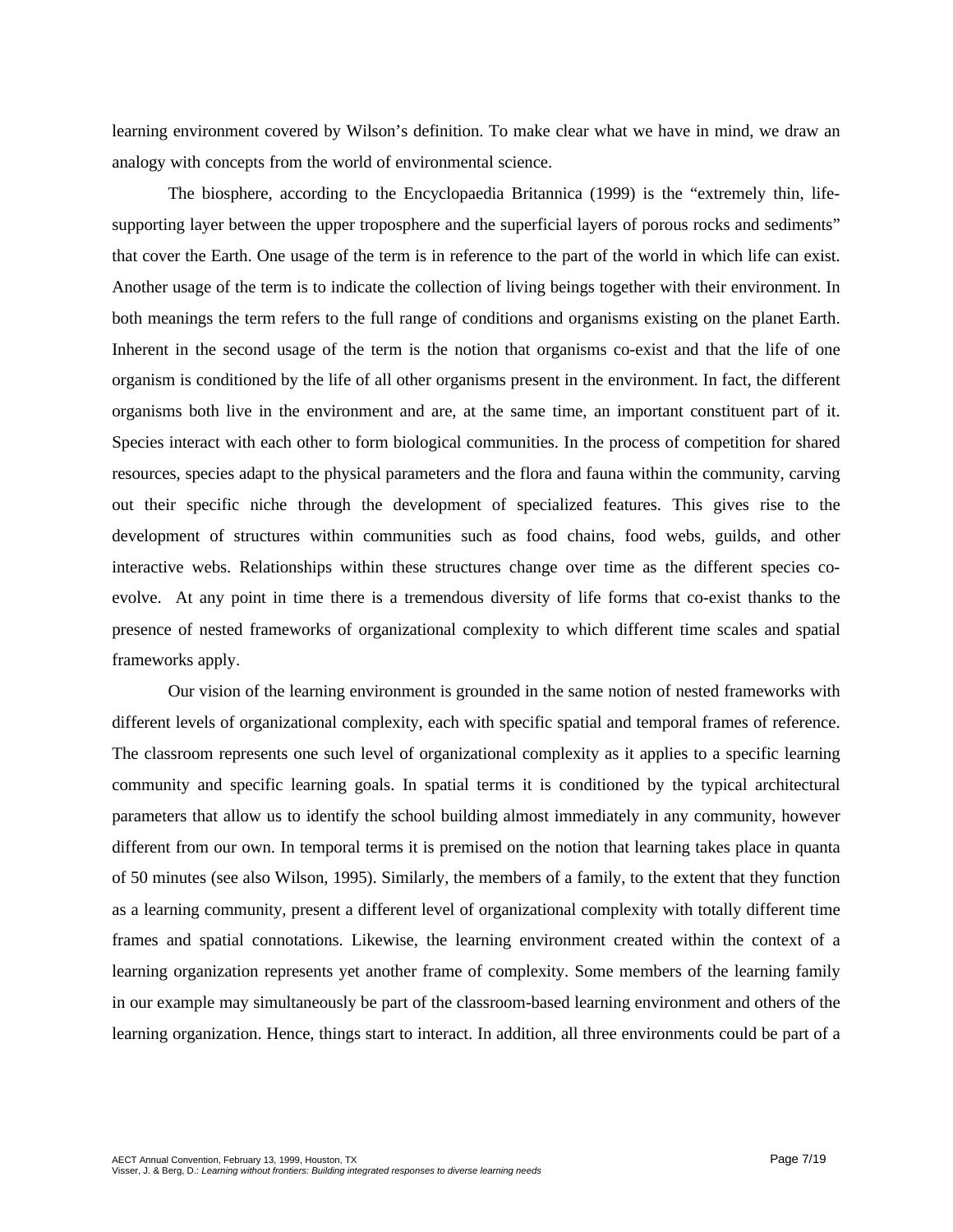more comprehensive learning environment, such as that of a learning city.<sup>6</sup> At a yet more comprehensive level, it is equally feasible to think of the learning environment at the level of an entire province or even a country or region.<sup>7</sup>

The notion of nested frameworks, then, is an essential element of the vision of the learning environment presented in this paper. It is particularly important in connection with the optimization of learning – in its generic sense as discussed in this paper – in relation to the mobilization and organization of resources in the learning environment. Different learning communities with varied learning purposes compete for the same resources. Such resources are always scarce, particularly so in developing countries. The co-existence and co-evolution of different learning communities will thus best be served if the various communities of interest see not only themselves, but also each other and the environment as a whole. Such an attitude is greatly facilitated if concrete instances are allowed to develop in which different learning communities interact with each other. To create the conditions for such interaction, and thereby letting the learning environment acquire greater levels of integration while developing out of current infrastructure and educational practice, is a considerable challenge. It has profound implications in the area of management of change at macro, meso and micro levels that will not be dealt with in this paper. It also has profound design implications, particularly at levels that go beyond the conventional concerns of instructional designers. In the second part of this paper we shall discuss a number of these design implications. In part they are prompted by technological development. However, as Mendelsohn (1998) points out, technological development should rather be seen as a mere opportunity to start rethinking the learning environment. The real reason is that we have started to think differently about what it means to be learning.

#### **Designing with the integrated context in mind**

Whenever learning takes place, at least two things happen. To start with, it results in the acquisition of the particular skills, pieces of knowledge, and attitudes, the lack of which prompted the learning effort in the first place. However, at the same time, any learning activity also contributes to developing the capacity to learn in the learner and to establishing and/or developing the explicit or implicit learning communities, of which the learner is part, that are motivated by the interest underlying the learning activity in question. In addition, it often results in the creation of conditions, such as

 $6$  Readers unfamiliar with the learning city concept are referred to a forthcoming book by Longworth (in print), the web site of the European Conference on Learning Cities, held from 20 to 23 June 1998 in Southampton, UK,

http://www.southampton.gov.uk/Educate/learn.htm, and to the study *City strategies for lifelong learning of the* OECD Centre for Educational Research and Innovation (1993).

 $^7$  An example is UNESCO's work in Mozambique (Klees, S., Matangala, A., Spronk, B. and Visser, J., 1997).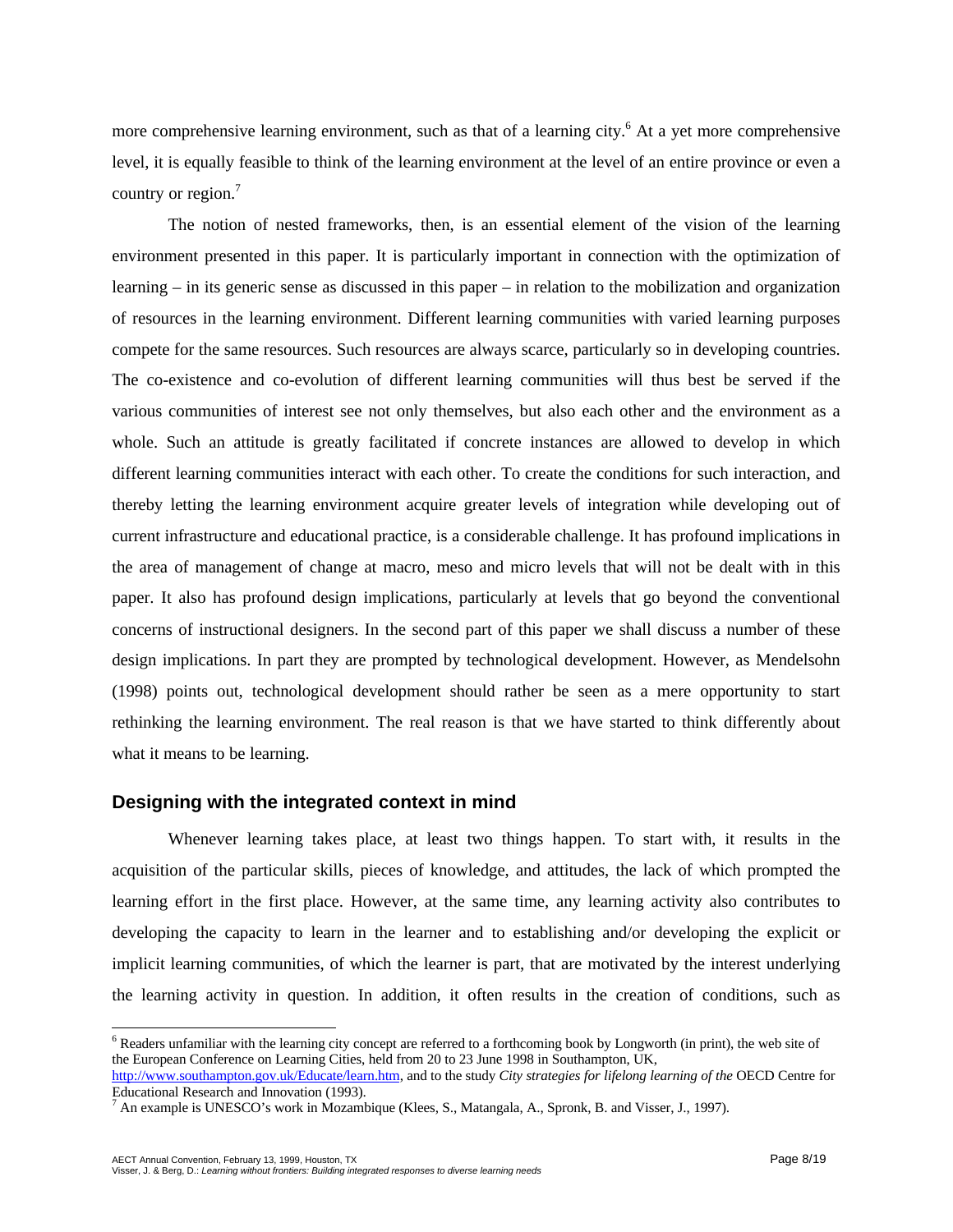infrastructure, instructional development capacity, and a motivational context, that may be important for the development of future learning. Against the backdrop of our argument that learning is an innate human behavior, pervading all aspects of life and covering the entire lifespan, it is important not to lose sight of the latter consequences while directing a design effort at the former. In the context of our environmental metaphor one could also say that it is environmentally sound to care for the learning environment while engaging in any partial learning activity within that environment. From the designer's point of view this translates into a dual motivation that should underlie the designer's work, namely that the learner attain the specific learning objectives for which the designer was hired and, in addition, that the learning environment be developed in ways that promote and facilitate future learning. In this context the issue of optimization begs reconsideration. What would be best from the perspective of attaining the specific learning objectives may not necessarily contribute in equally effective and efficient ways to developing the learning environment at large. Trade-offs may thus have to be negotiated.

It is important to note that this is not a call for sloppiness of design. Quite to the contrary. Much of what is referred to here in terms of 'care for the learning environment' can easily be translated into objectives that relate to a more comprehensive level of consideration of the learner's needs. Such objectives have to do with the sort of technical skills that can, for instance, be found in the how-to-study guides for the less experienced learner. They have equally to do with the more reflective capabilities that allow people to contemplate, be aware of and manage better their own learning behavior. But they also have to do with the development of an aesthetic sense that makes people consider learning to be just the right thing to do. Furthermore, it is related to the empowerment of people and communities to intervene in the learning environment so as to ensure that optimum conditions exist to facilitate and promote learning.

The question of empowerment is crucial. It attributes responsibility to the learners for the learning environment that they are part of. Environmentally sound design for learning, therefore, requires approaches that differ from the traditional ones in that they look at the design effort as one that is not exclusively undertaken by the designer or the design team, but as one in which different actors play a role and that is therefore fundamentally a distributed and participatory process. In such a setting the instructional designer plays the role of expert participant designer.

In the remaining part of this paper we will analyze cases from Zimbabwe, Mozambique, Bangladesh, The Netherlands, and Central America.<sup>8</sup> These cases, three of which originated in the UNESCO context, seem to us to provide interesting examples of how efforts to attend to a specific set of

<sup>8</sup> Details about three of these cases (Zimbabwe, Mozambique and Bangladesh) are available online via the *Learning Without Frontiers* (no date) web site.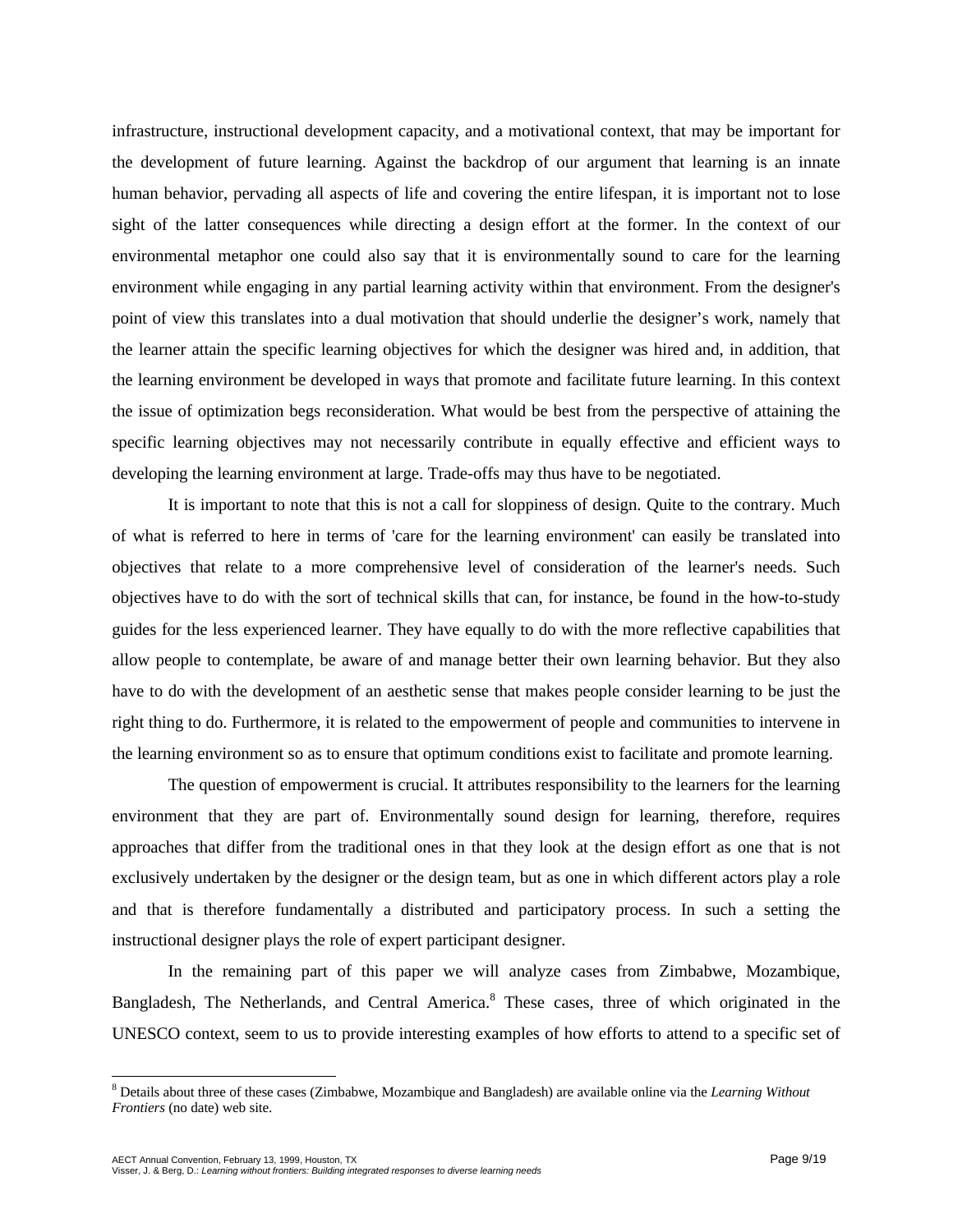learning needs contribute more comprehensively to building the learning environment at large and creating the conditions for ongoing learning. In other words, these cases exemplify the generative nature of learning, learning leading to further learning.

# **Cases**

Due to space limitations we offer but incomplete descriptions of the cases below. We have done our best, however, to capture as much as possible the nature of the several activities and projects to the extent that would best serve the purpose of the analysis presented later on.

#### *Zimbabwe: Learning Network for African Teachers*

Each of five teacher training colleges in five geographically dispersed cities in Zimbabwe were provided, early 1997, with one Pentium computer, one year connectivity to the Internet, and some initial training for teacher trainers in the use of these facilities for learning purposes. The project was conceived as a pilot activity in the context of a larger scheme that is intended to eventually benefit some twenty African countries. Supportive national policies, the presence of a microwave backbone, the possibility for local dial-in on all locations, as well as the technical support provided by the national telecommunications company were facilitating factors for the implementation of the pilot in Zimbabwe. Although faced with a multitude of technical problems, most of the 10 participating teacher trainers – two from each of the colleges – have been active in establishing a network through which learning-oriented communication at different levels and related to varied learning interests takes place. Since the inception of the project several workshops have taken place at the national level, while at the school level the educators have developed a wide variety of activities. As a result, teachers and students have acquired competencies in the use of information and communication technologies and resources available on the Internet are being used for classroom purposes. The new opportunities have lowered barriers between the colleges and their communities. High schools are intensifying their relations with the teacher training colleges, and in at least one of the colleges the Internet facilities have been opened for use by distance education students from the surrounding community and in one or two cases opportunities for learning and professional development abroad is becoming a viable option.

Notable feature:

• Technology as trigger for pedagogical change.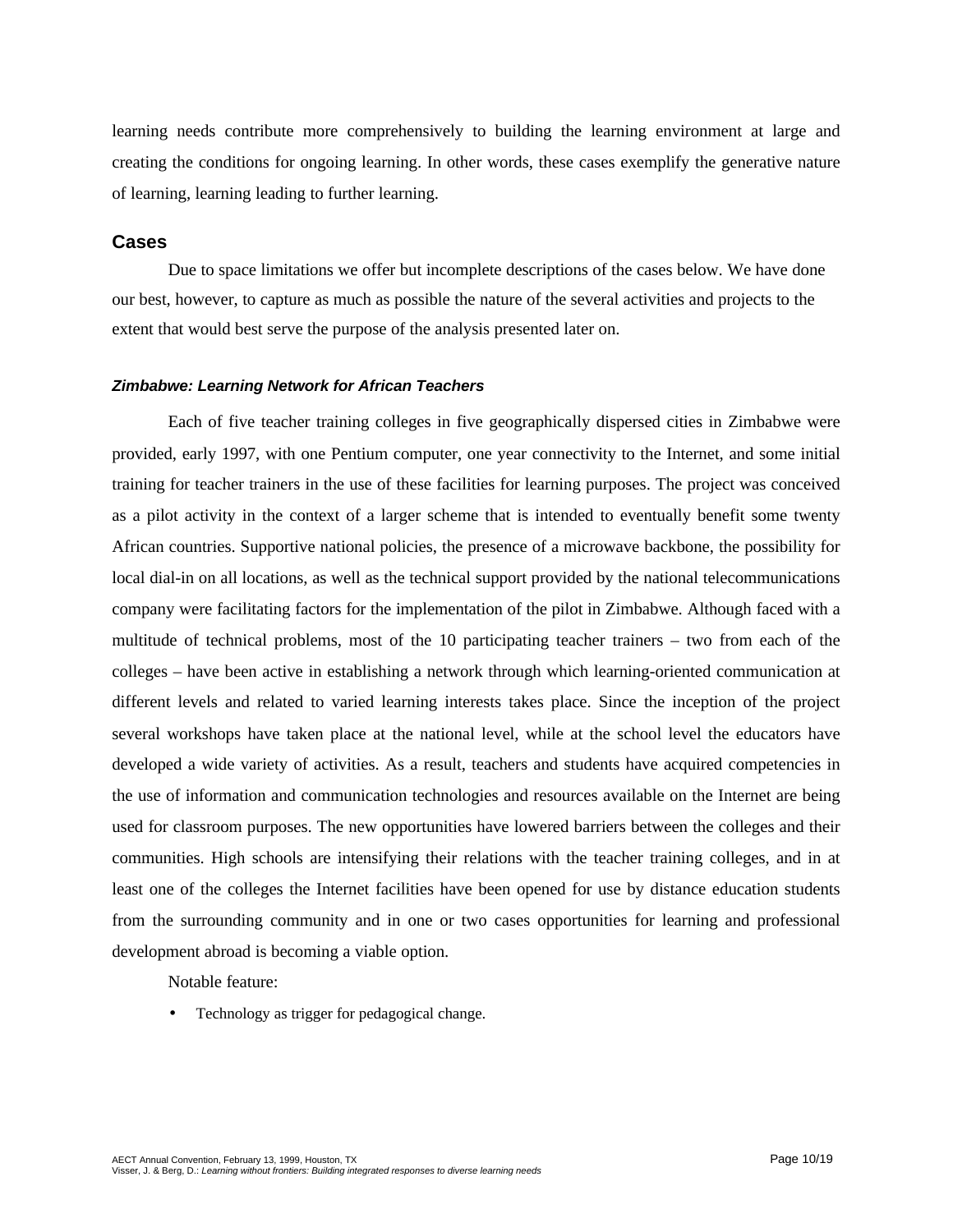#### *Attending to the learning environment as a whole in Mozambique*

Civil strife in Mozambique during a 15-year period following the country's attaining independence from Portugal in 1975 led to the destruction of most of its educational infrastructure and killed, or otherwise put out of function, large numbers of educational personnel. This vast country is now faced with a tremendous challenge to create learning opportunities for a population that is weary of war and eager to establish the conditions of sustainable peace and development. Everywhere in the country small initiatives, often community based, sometimes supported by international and local nongovernmental organizations (NGOs), are developing. Such initiatives focus mostly not on reconstructing schools and training teachers, but rather on developing opportunities to learn the skills and expertise that are immediately relevant to reconstruct the country as it struggles with the heritage of civil war. Many of these initiatives function in isolation of one another.

Upon the request and with the support of the educational authorities of Mozambique as well as with the involvement of a large variety of local stakeholders, UNESCO's *Learning Without Frontiers* coordination unit has initiated a process to explore integration and further development of these community-driven initiatives. The initial focus is on one of the provinces, Nampula, but the process aims at eventually attaining nation-wide coverage. Rather than conceiving of this effort as one to create a nonformal education structure parallel to that of the formal system, the overall focus is on integration across the learning environment as a whole, making such distinctions as between formal, non-formal and informal learning largely irrelevant. The process does not have a predefined timeframe. It is foreseen to be long-term and may require a commitment on the part of the external parties involved for as long as 10 to 20 years. It is designed to be driven by local forces that work in collaboration with external partners.

Notable features:

- Variety of levels of organizational complexity.
- Involvement of different state sectors, non-governmental organizations and entities representing civil society at large.
- Community-driven and locally based.
- Non-linear development, focusing on facilitation of process within a complex environment.
- Community at top of organizational chart.
- Growth model.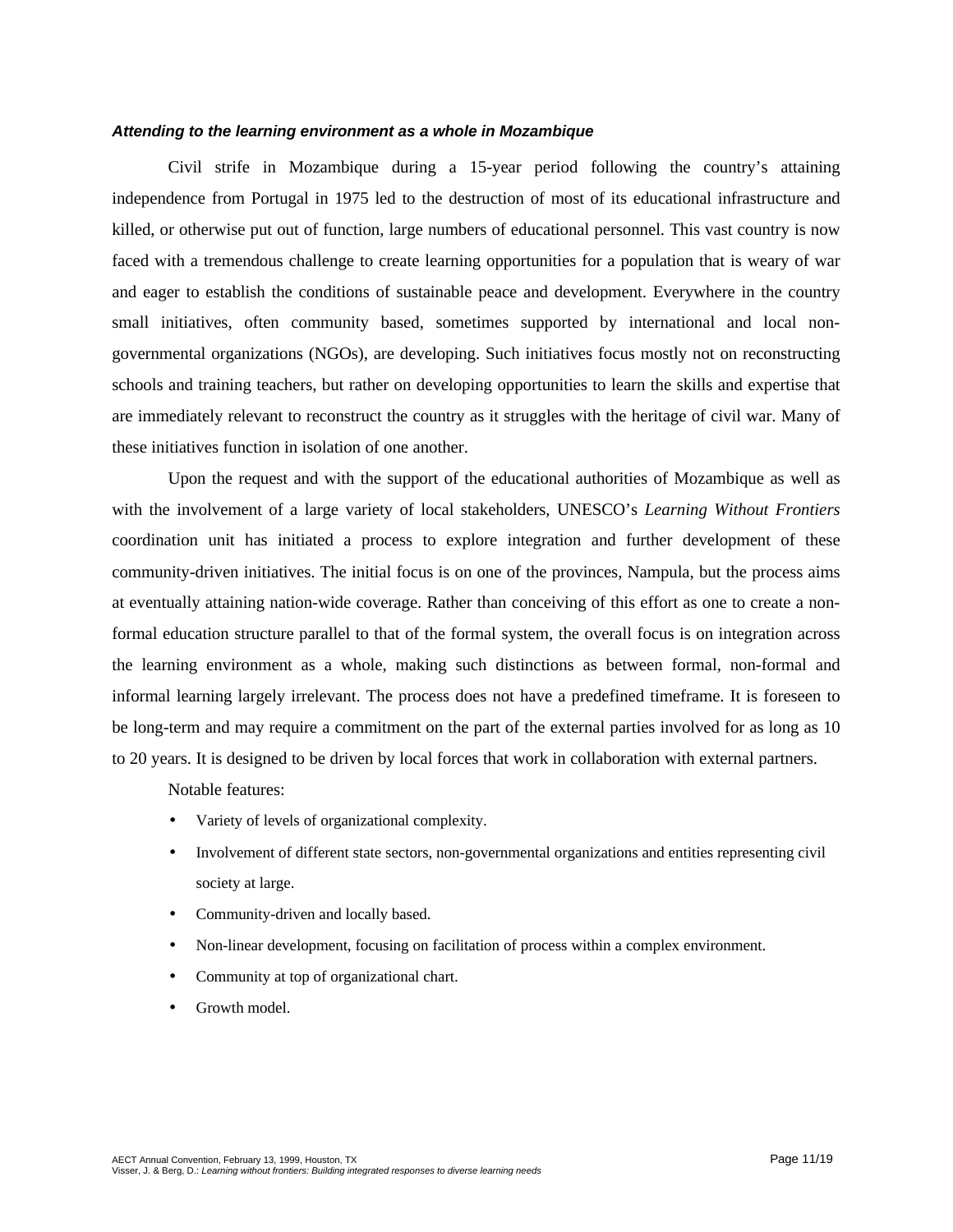#### *Visual storytelling in Bangladesh*

The previous two cases focused on learning at the level of teacher training colleges and that of a large-scale context at the provincial and national levels. The current case provides an example of how, on a very small scale, children learn and make sense of their otherwise apparently senseless, poor, and often violent environment.

Helped along by a photojournalist from Dhaka, the capital of Bangladesh, this project was motivated by the desire of children to inform the world in an unbiased way about how they saw their dayto-day reality. Thus, a group of children from the streets of Dhaka was provided with basic photographic materials and instructions about how to build and use their own pinhole cameras. Collaboratively they built a darkroom. They started to visualize the environment they live in, highlighting the issues they experienced as most relevant.

While on the one hand producing the photographic images provides a source of income, a valuable contribution to sustaining life in the slums of Dhaka, learning to use photography to express relevant experiences leads for the participating children to a level of reflection and interaction with their environment that provides for greater insight and understanding of their situation.

Notable features:

- Problem-based learning approach.
- Children learn by reflecting on their socio-economic situation.
- Children participate in constructing their own learning experience and tools for learning.
- Empowerment-oriented approach.

#### *The Netherlands: Study-home, a new approach to schooling*

The Netherlands has chosen to do away with traditional instruction in the last three years of high school (age 15-18). Instead, schools are remodeling themselves, also in terms of infrastructure and organization, into study-homes where all required facilities are present for the students to work on their projects and learning tasks, individually or in small groups. While the national educational inspectorate keeps its responsibility and final examinations still stand, the recent innovation in school policy explicitly promotes the learning experience during the latter years in school to take into account constructivist ideas. The policy is implemented with a fair amount of freedom for schools and individual teachers to experiment. The result is a proliferation of schools that have been experimenting with new formats and procedures for a couple of years alongside other schools that have adopted a wait-and-see attitude. In a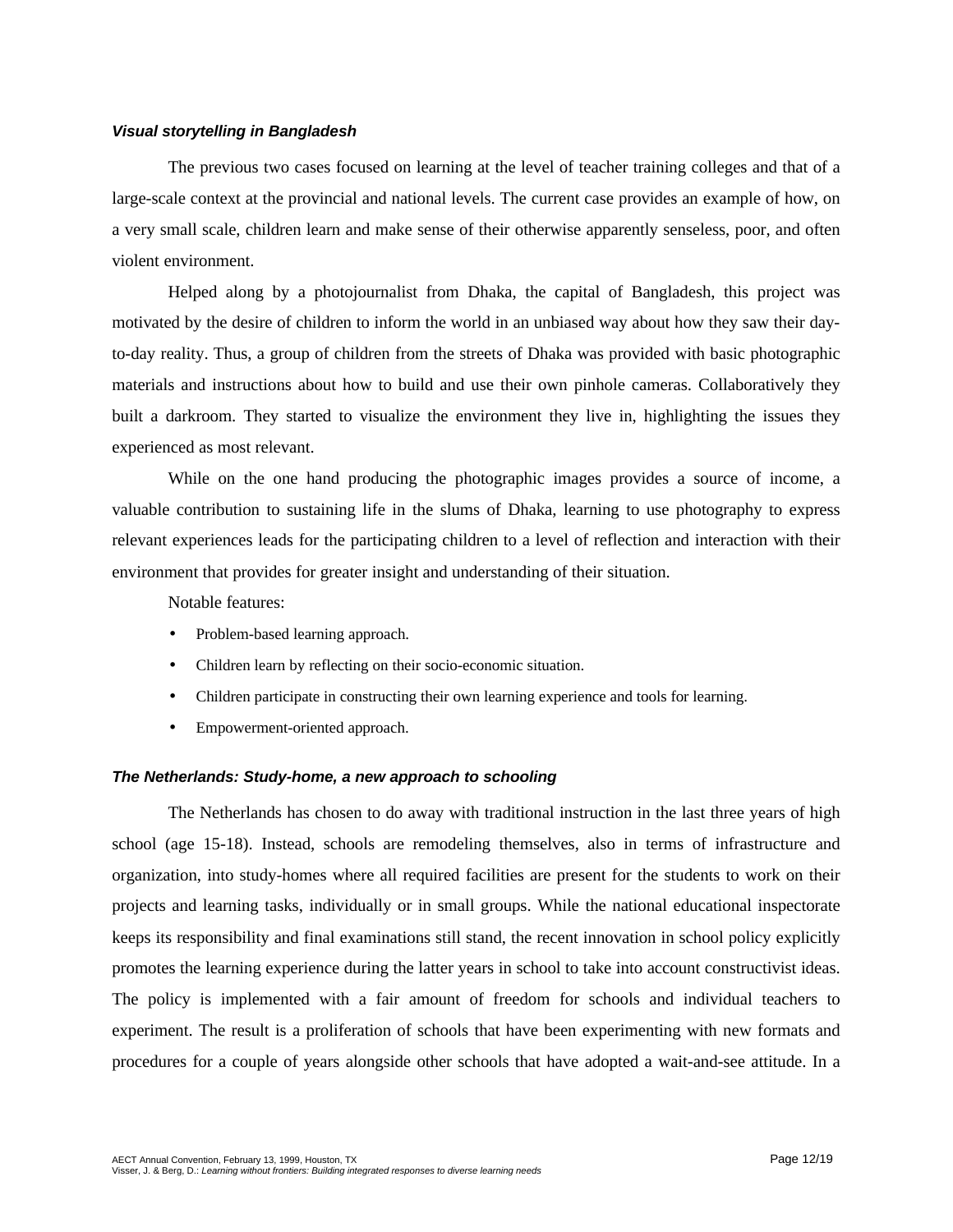few years' time, all secondary schools are expected to have made clear choices as to the way they want to put the Study Home concept into action.

Notable features:

- Variety of levels of organizational complexity.
- Sanctioned and promoted in context of national policy.
- Involvement of Ministry of Education.
- Schools/classroom-based change process.
- Involvement of teachers, students, parents, and the community at large.
- Students become more responsible for their own learning
- Stimulation of more school-community interaction at all levels.

#### *Skills development in Central America*

Countries in Central America are faced with the problem of a growing group of young adults who leave school while being functionally illiterate and not having the skills that allow them to start contributing to the development of their communities in meaningful ways. An effort was initiated, with the support of UNESCO, to develop audiovisual packages for the acquisition by this target audience of basic skills so as to prevent this group from becoming a serious source of frustration and social unrest. A team of well-trained and experienced local audiovisual designers and producers from six countries in the region has developed a series of packages, focusing on areas such as pottery, the production of mud bricks, furniture construction using local materials, building of houses, and agricultural techniques.

Notable features:

- Traditional instructional design context.
- Clearly defined skills.
- Clearly defined audience (illiterate adults).
- Collaborative development effort of six countries.
- Flexible use in context of community learning resource centers.

# **Analysis of the cases**

In this section, the five cases presented above will be analyzed, highlighting relevant characteristics and choices that bring out the conditions that are propitious towards the evolution of an integrated learning environment. Most importantly, we would like to demonstrate how apparently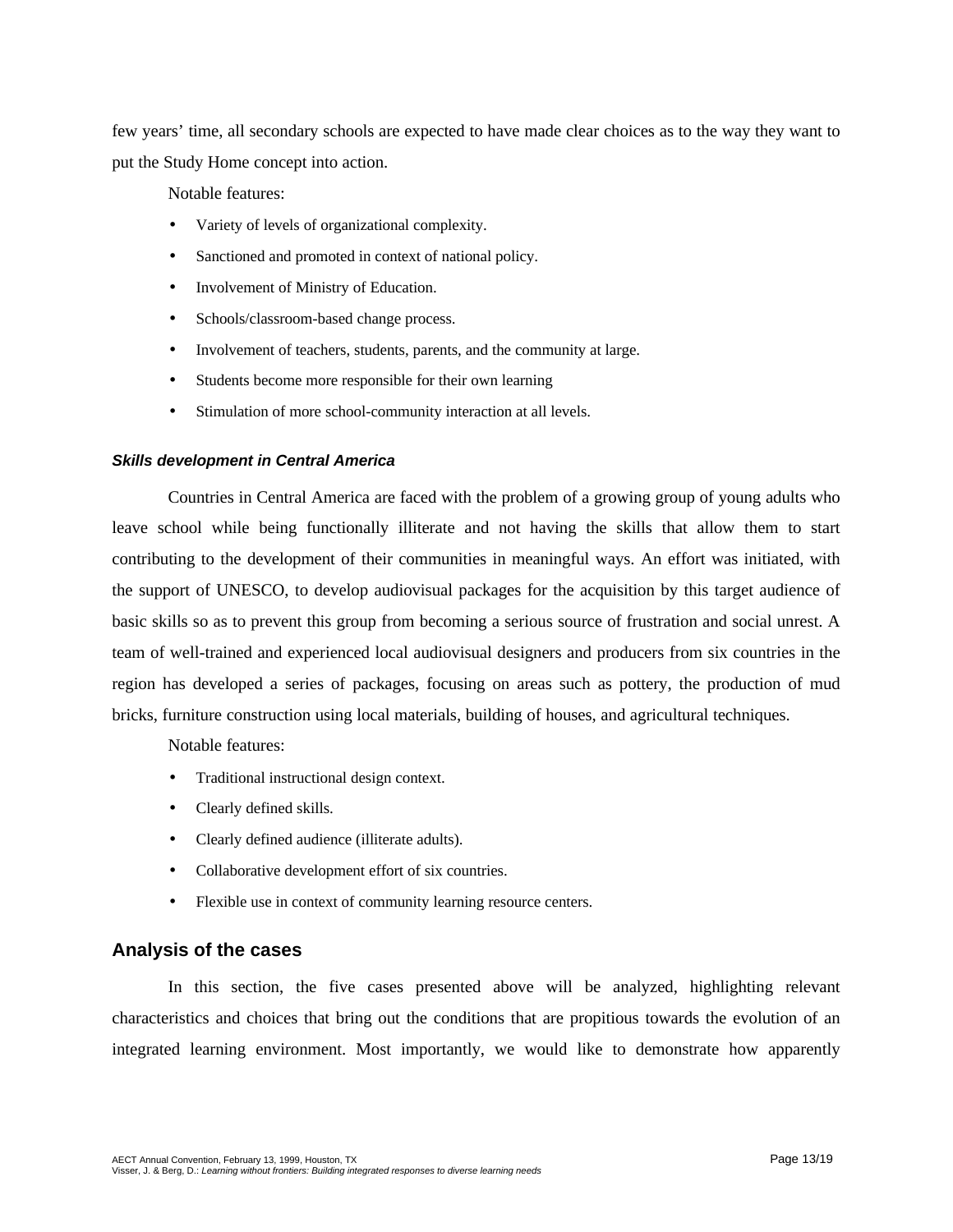contradicting approaches, sometimes applied in one and the same project, work best towards creating learning environments that foster openness.

"The idea that courses can be designed in advance so as to work *equally* effectively with successive cohorts of learners, is undermined..." (Thorpe, 1995, p. 175). Thorpe makes this statement, referring to the importance of the social context learners are part of, their role, their relationships, the way they interact, and the impact of the reality as perceived by learners in the way they solve problems. She continues to argue that much of the design of any learning event should take place, in fact, during the implementation phase, so as to be responsive to the varying needs and requirements of learners. In the Dutch 'Study Home' case this recommendation is taken into account to a degree. The delivery aspect in this approach has been given low priority, emphasis being on facilitation of the learning process rather than its being executed according to pre-designed static procedures. Learning 'careers' are being defined in constant dialogue with the students. The role of the school is to provide for the appropriate facilities required to meet the needs of each individual learner's study plan in a way that leaves room for adaptation as the learning experience unfolds. Also relevant in this context is the Bangladesh case, probably mostly because the initiator was not 'hindered' by any heritage of the traditional instructional design approach. By being dynamically responsive to developing needs and circumstances, he managed to devise a problem based learning environment in which the children – typically not perceived as a 'target' audience, but rather as members of a learning community – acquire basic technical skills while at the same time they learn by reflecting on their socio-economic situation. They do so in constant interaction with each other and their environment at large, a condition which, according to Bereiter (in progress), is key to attaining deep understanding in that it "[cultivates] the learner's relationship to objects of knowledge, developing it into a relationship capable of supporting intelligent action." Moreover, the children become participants in constructing their own learning experience, including being the manufacturers of their own tools for learning. This case comes close to how we envisage the development of an integrated learning environment.

But what to do in situations like the one we described for the countries of Central America, where people in urban and rural areas are unable to contribute to their community in meaningful ways because they lack the essential and very basic skills to do so? What, if in addition, those same audiences lack the literacy skills customarily assumed to be a necessary prerequisite for any serious learning effort? And what, if furthermore, there is little motivation that would help relatively unstructured learning environments to become functional? Here one sees a large diversity of specific learning tasks that can indeed be responded to effectively much in the way in which the traditional instructional design approach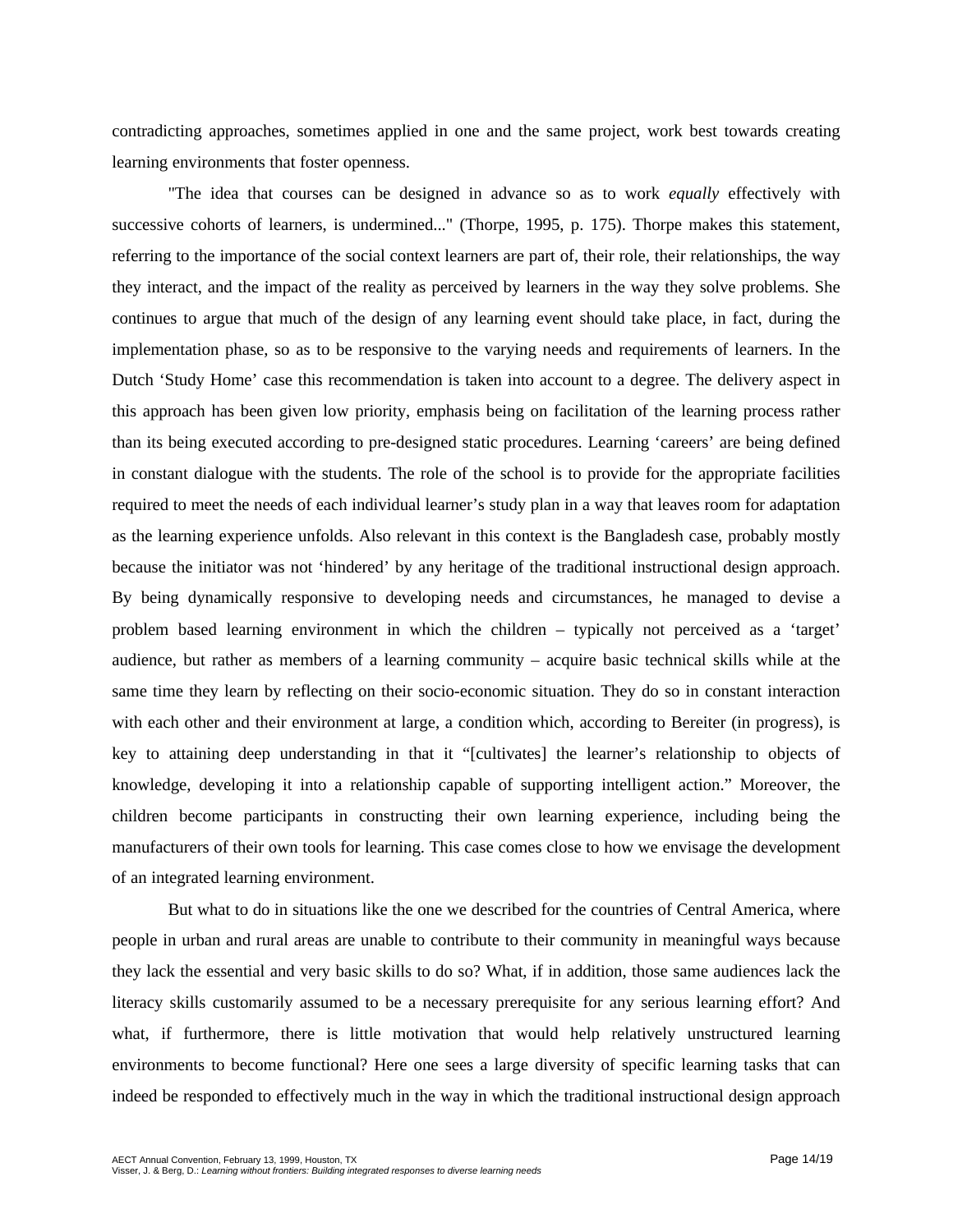has proven its great value. There are clearly defined needs, well known circumstances in which targeted population groups will carry out their learning tasks within timeframes that can be predicted with a fair degree of certainty. Thanks to the designed intervention, audiences in Central America now get exposed to packages that cater for both their instructional and motivational needs, through which they learn to produce bricks for their homes, make pottery for commercialization, improve their agricultural techniques. There is little doubt in the mind of these authors that in such circumstances a nicely conceived linear approach best fits the identified needs.

We see no contradiction – but rather complementarity – between the conclusion of the previous paragraph and our overall argument that the linear approach is generally at loggerheads with how the learning environment as a whole should be allowed to evolve. Here we have clearly to do with differences in levels of organizational complexity. What works at one level may be totally inadequate at another level. While different from the viewpoint of organizational complexity inherent in these experiences, both the Netherlands 'Study Home' and the Central American 'Basic Skills Packages' approaches are similar in that they are conceived within a contextual perspective. In the case of the 'Study Home' the contextual dimension is reflected in, for instance, the students' choice of their own individual learning careers and the selection of content areas on which to work for their different projects. In the case of the Central American 'Basic Skills Packages' project, the selection of content for the respective packages results from extensive field observations by local designer teams with the involvement of the client populations.

The Zimbabwe-based Learning Networks case, as well as the experience of the ongoing work in Mozambique, both involve learners as participant designers. Provided with the conditions to do so, the learners become more and more autonomous in defining their own learning needs as seen by them and they participate in developing the learning activities as the development process progresses. The project initiators in these cases assume progressively less intrusive roles, focusing on facilitating the development process, getting themselves as much as possible out of the way of the principal actors of the learning communities that are being generated. Rather minimal technological tools may play a greatly facilitating role in this regard, as shown by the experience of the Zimbabwe case.

 In the case of Mozambique, where the formal learning infrastructure had been virtually wiped out, the project could start more or less from scratch as far as the reality on the ground is concerned. The case of Zimbabwe is different in that the project builds more specifically on existing structures and ongoing experience. In both cases, however, there is a need to bring together a large variety of stakeholders, typically more than just those that pertain to the responsibilities of a ministry of education, to explore opportunities to break through the spatial, temporal and other restraints imposed by either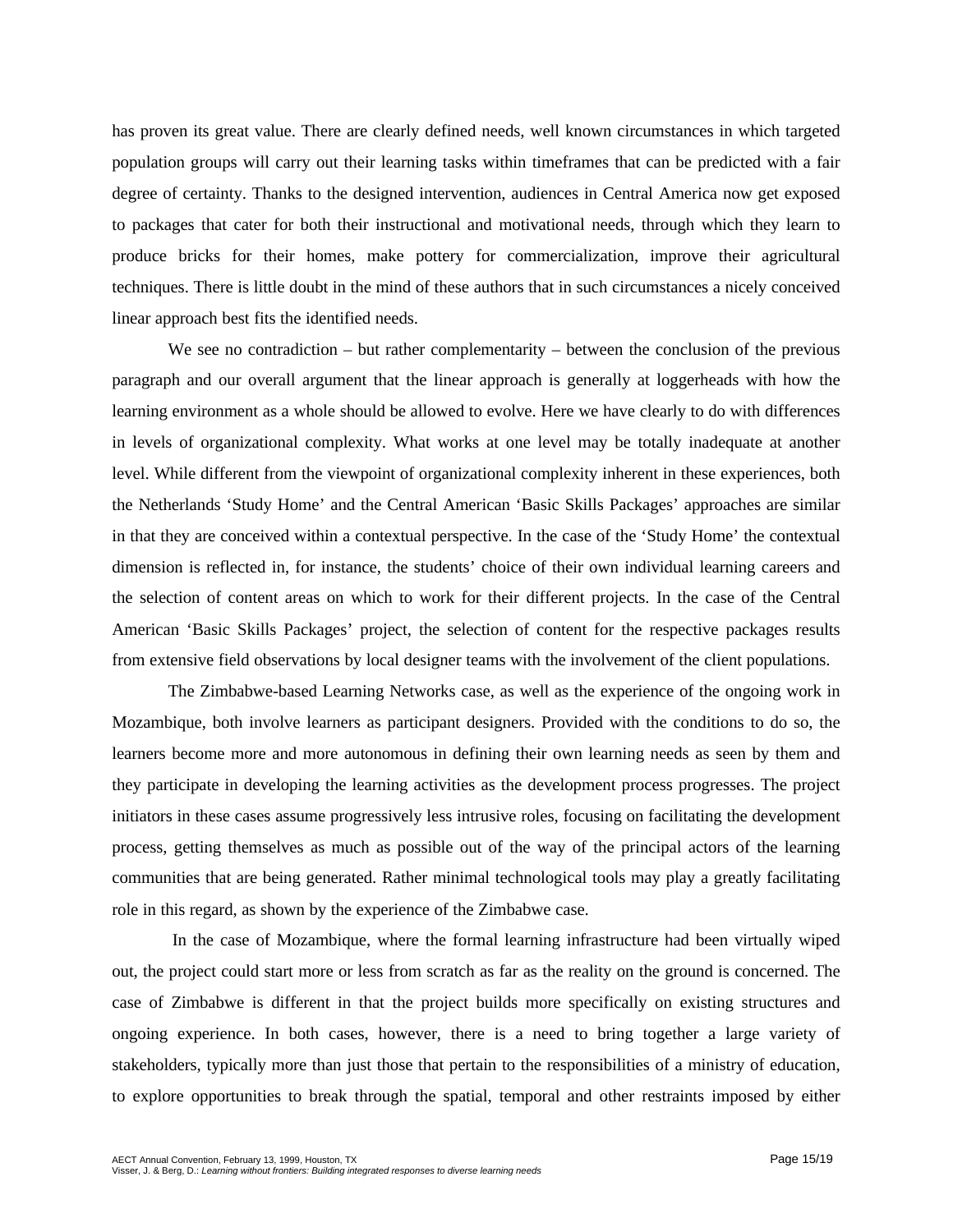existing systems or, where they do not yet exist, often strong preconceptions about how such systems should be constructed.

In the case of the Learning Networks project in Zimbabwe, the continuous formative evaluation of the whole project became very much a responsibility of the participating teacher trainers. Their motivation to advance in their knowledge and experience brought them to demand troubleshooting training so as to be able to tackle the recurrent technical problems. Also, the interaction among the teacher trainers, as facilitated by their connectivity, provided interesting opportunities for peer support and mutual review of experiences. Evaluation in this project thus became a natural process. In the Dutch 'Study Home' case, the evaluation of the experience is ultimately in the hands of the central government through mechanisms provided by the school inspectorate and centrally coordinated examinations. However, on the micro level, the process of participatively defining and monitoring learning careers gives students the opportunity to judge for themselves if they progress or not. Their teachers, who take on the role of learning process managers, guide them in doing so.

# **Conclusion**

Educational technology traditionally focuses on "too-specific, product-based, uniform objectives; [places] too much emphasis on prior design and development of materials, followed by dissemination of standard messages to all learners indiscriminately; [emphasizes] behaviors mastered rather than ideas processed and correction of errors rather than reflection on the implications of viewpoints; and [is] shallow and superficial rather than encouraging the processing of complex, multifaceted content" (Hawkridge, 1996, p. 3). This short, yet clear statement reflects but some of the concerns we, as educational technologists, face while considering the challenge of working towards the evolution of the kind of overall learning environment envisioned in this paper. Many of the issues captured by the quoted statement are, or have been for some time, under discussion in our field. With the present paper we have not so much tried to capture these discussions, but rather attempted to bring to the foreground a number of options to reframe the debate. Based on our analysis of the cases presented, the following principles stand out. In our view, it requires the concurrent application of at least these principles to create the responsive and open learning environment envisioned in this paper:

The instructional designer must take seriously the need to create the conditions that allow all relevant actors to participate, from the start, in the design and development process. This applies particularly to those actors the facilitation of whose learning is the primary goal of the system under construction.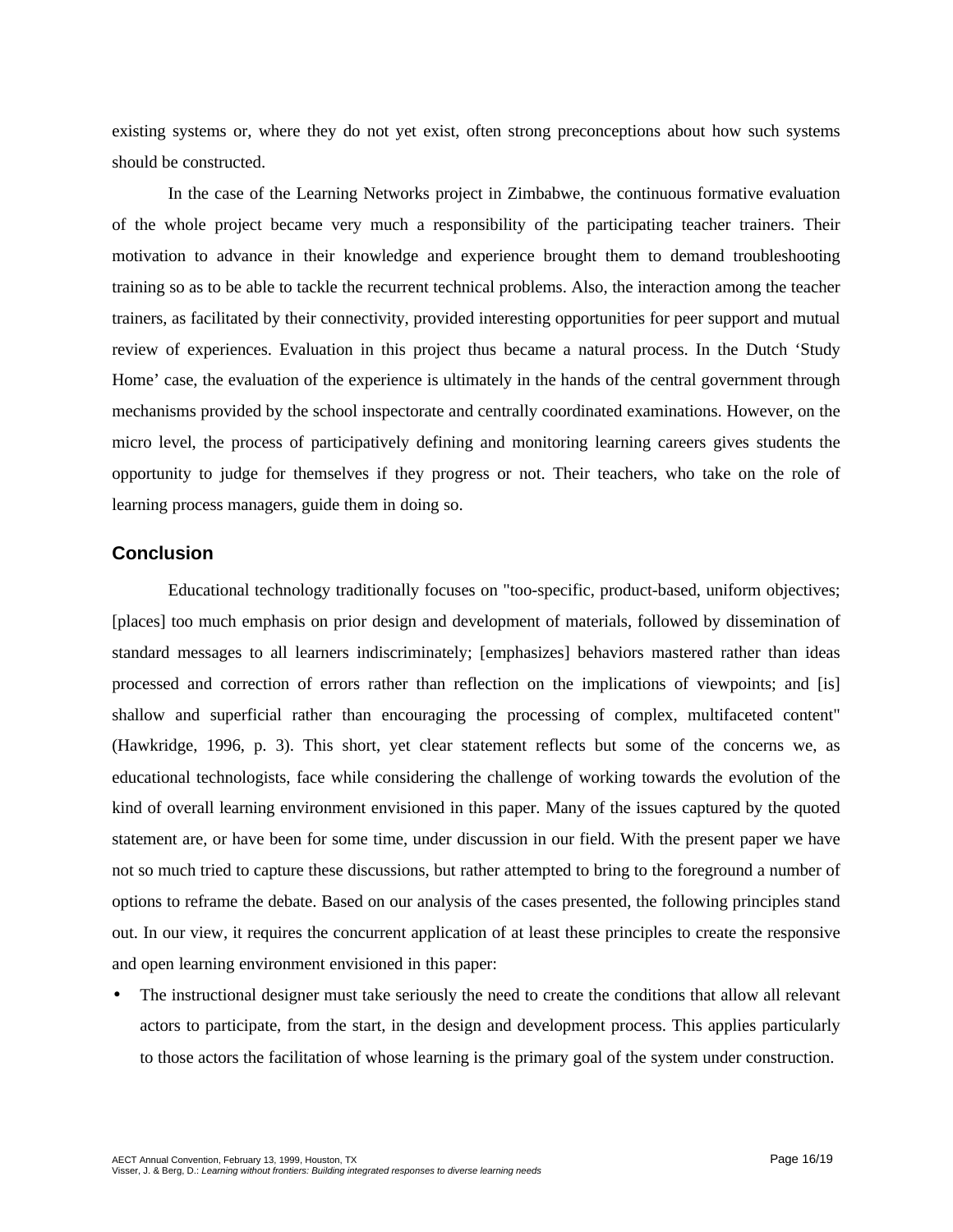- Given the full range of conditions, constraints and opportunities surrounding a project and its larger environment, the instructional designer must be tolerant towards accepting the concurrent validity of apparently contradicting methodologies and approaches within the context of a single project, recognizing the existence of a variety of levels of organizational complexity.
- It is important to recognize that no learning context is a closed one. The boundaries in which we sometimes try to capture them are there for purposes of conceptual convenience, allowing us to conceive simple analytical approaches to respond to learning needs. They become a most inconvenient barrier, though, as soon as we are willing to look at the development of learning and its facilitating environment in the broader perspective envisioned in this paper.
- Design concerns must reflect different levels of organizational complexity.
- The ISD field is characterized by the continual study and development of ISD models. Real life processes appear to be much more cyclic, iterative and chaotic than such models are capable of grasping. The instructional designer should thus be aware that the usefulness of ISD models for designing comprehensive learning environments should be seen as relative and limited in scope in a way that corresponds inversely with the level of complexity of the context in which they are being applied.

In this paper, we have tried to shed light on the ISD field in transition. We have done so from the perspective of our own experience in developing the conditions of learning in an international development context. We have found, over the years, that many of the assumptions underlying the traditional ISD practice appear less solid than the linear mind would wish to accept, hence causing feelings of insecurity and ambiguity. Such feelings of uncertainty have motivated us to undertake the introspective analysis presented above. We have argued that learning is a process not to be dealt with exclusively or entirely in terms of notions that attempt to break down its complexity. While such approaches may be very helpful in a number of instances, in many other cases they are inadequate to tackle the organizational, cultural and social complexity involved, as well as to account for the level of mental and neural intricacy. We have furthermore argued that the recognition of such inadequacy calls for a new perspective that the instructional designer should adopt. We must come to grips with and be constantly cognizant of the dimension of development, growth or process of knowledge – of science – in which uncertainty prevails, while moving towards attaining deeper understanding. The emerging notion of 'knowledge society', as e.g. reflected in the World Development Report (International Bank for Reconstruction and Development / World Bank, 1999) too often portrays knowledge as a commodity, worth money and therefore deserving our attention. However, learning, as we understand it, "is not the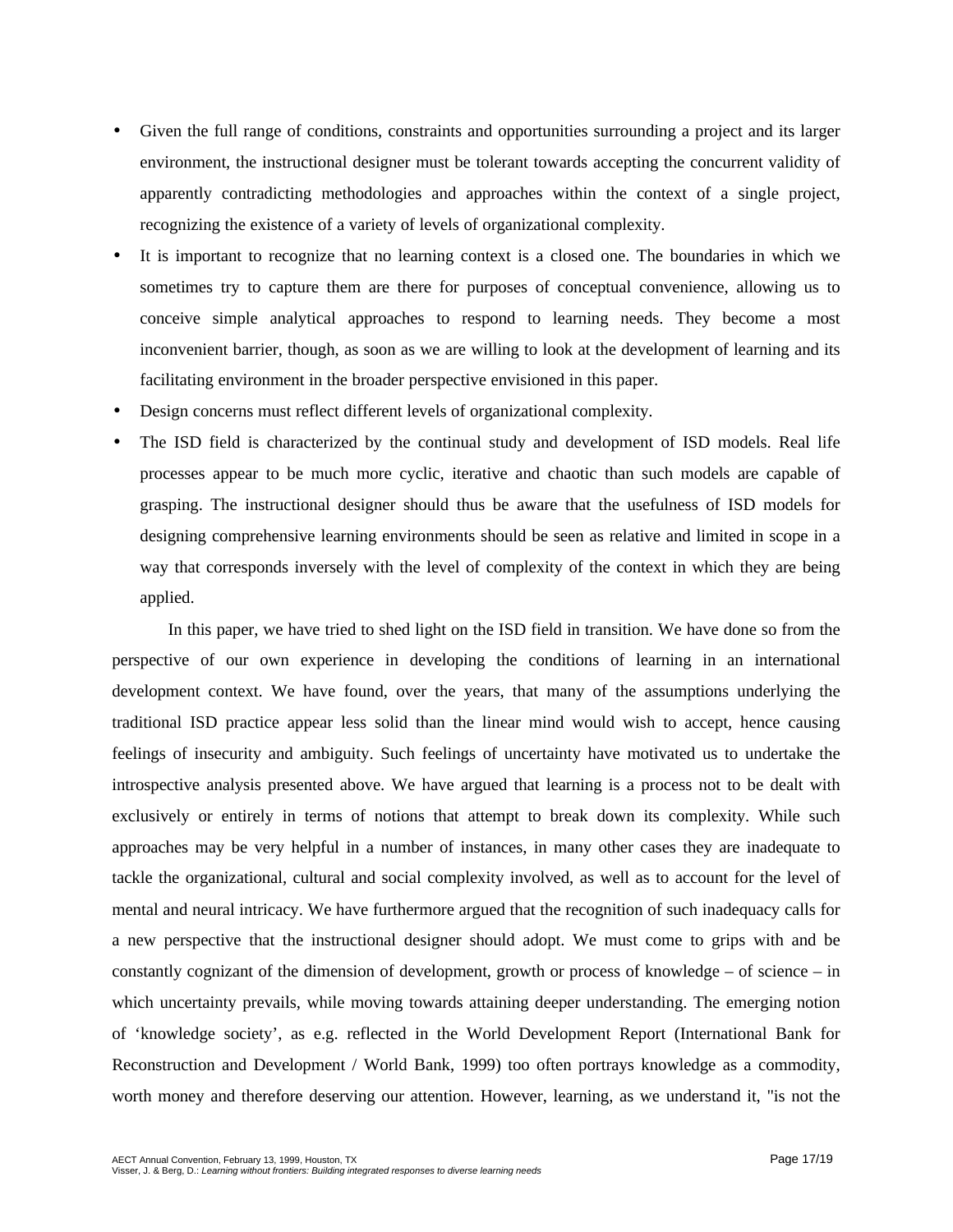accumulation of knowledge; instead, it is the letting go of concepts and ideas that stand in the way – mediate – our encounters with the world" (Hudak, 1998, p. 44, paraphrasing Thich Nhat Hanh). This does not imply rendering obsolete our conceptualizations. However, we need to allow that level of uncertainty, the ever-questioning attitude, to fundamentally grow in our understanding of the reality we live in.

# **References**

- Anzalone, S. (1995). The case for multichannel learning. In S. Anzalone (Ed.), *Multichannel learning: Connecting all to education* (pp. 1-12).Washington, DC: Education Development Center.
- Bereiter, C. (in progress). *Education and mind in the knowledge age*. Online. Available http://csile.oise.utoronto.ca/edmind/edmind.html [1999, April 5].
- Botkin, J., Elmandjra M., & Malitza, M. (1979). *No limits to learning: Bridging the human gap. A report to the Club of Rome.* Oxford, UK: Pergamon Press.
- Encyclopaedia Britannica. *Encyclopaedia Britannica CD 99: Knowledge for the information age*. *Multimedia edition,* [CD-ROM]. (1999). Available: Encyclopaedia Britannica [1999, January 7]
- European Conference on Learning Cities (1998, June 20-23). Online. Available http://www.southampton.gov.uk/Educate/learn.htm [1999, January 7].
- Gibbons, M. (1998). *Higher education relevance in the 21st century*. Paper contributed to the UNESCO World Conference on Higher Education, held in Paris, France on October 5-9, 1998. Washington, DC: The World Bank, Human Development Network/Education.
- Handy, C. (1995). *Beyond certainty: The changing worlds of organizations*. Boston, MA: Harvard Business School Press.
- Hawkridge, D. (1996). Reforming educational technology. In D. Ely and B. B. Minor (Eds.), *Educational Media and Technology Yearbook 1995/1996* (pp. 2-7). Englewood, CO: Libraries Unlimited.
- Hudak, G. M. (1998). Addicting epistemologies? An essay review of Thich Nhat Hanh's "Cultivating the mind of love." *Educational Researcher, 27*(9), 43-47.
- International Bank for Reconstruction and Development / World Bank (1999). *World Development Report: Knowledge for development*. New York, NY: Oxford University Press, Inc.
- Johnson-Eilola, J. (1998). Negative spaces: From production to connection in composition. In T. Taylor & I. Ward (Eds.), *Literacy theory in the age of the Internet* (pp. 17-33) New York, NY: Columbia University Press.
- Klees, S., Matangala, A., Spronk, B. & Visser, J. (1997). *Reaching unreached learners in Mozambique: A report to the Minister of Education on learning needs and alternative pathways to learning in the perspective of an integrated response to the needs of a rapidly developing society in a complex world.* Online. Available http://www.unesco.org/education/educprog/lwf/dl/moz97\_11.pdf [1999, January 7].